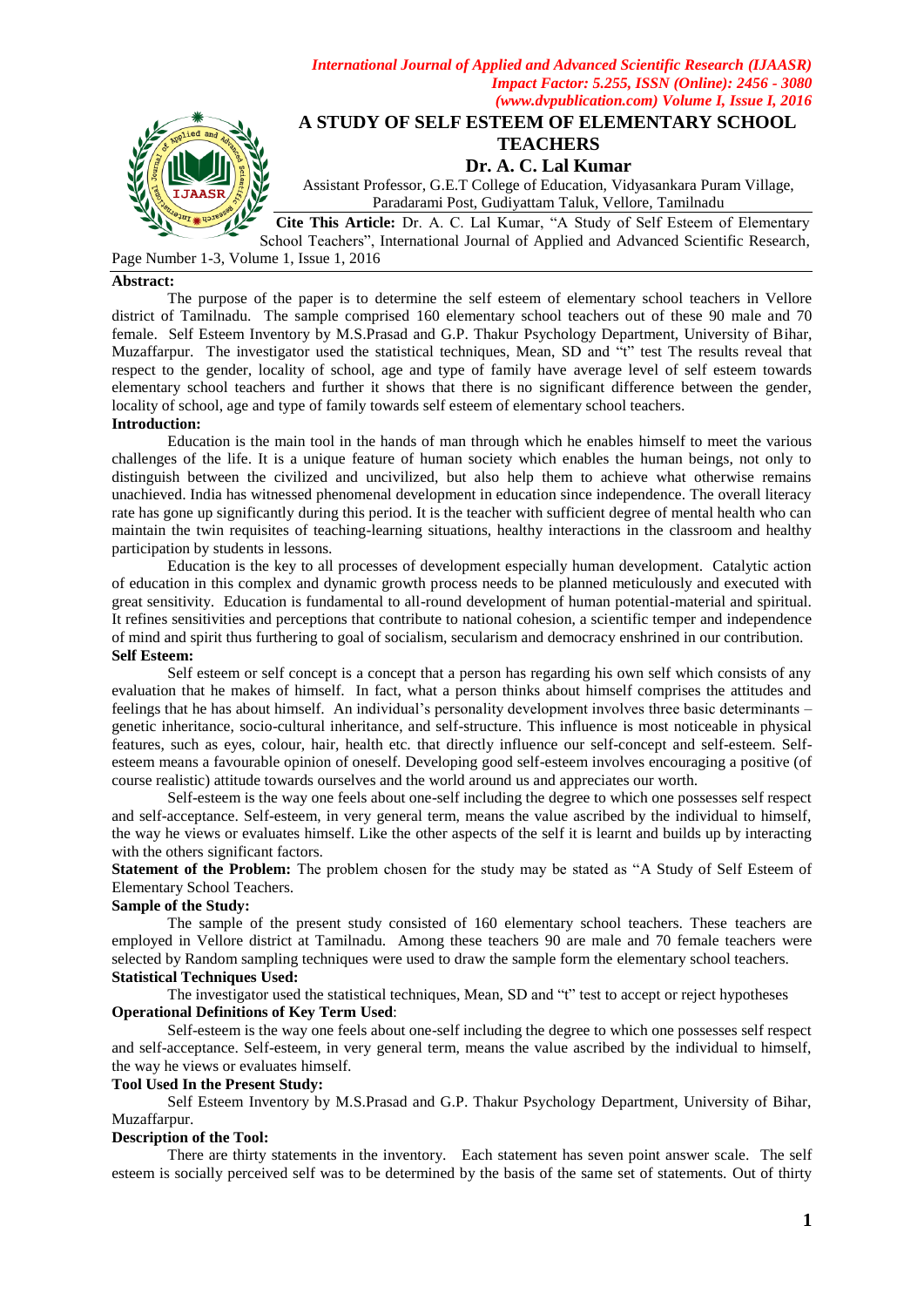### *International Journal of Applied and Advanced Scientific Research (IJAASR) Impact Factor: 5.255, ISSN (Online): 2456 - 3080 (www.dvpublication.com) Volume I, Issue I, 2016*

items seventeen are socially desirable and thirteen items are socially undesirable. The items which are socially desirable would get 7 scores if answered completely true and 1 if answered completely false. The socially undesirable items would be scored in the opposite manner i.e. the completely false point would get 7 scores and completely true would get 1 score.

# **Objectives of the Study:**

- $\checkmark$  To find out the level of self esteem elementary school teachers.
- $\checkmark$  To find out the difference if any between the following elementary school teachers in respect of their self esteem
	- Gender : Male/ Female
	- Locality of School : Rural / Urban
	- Age : Below 30 / Above 30
		- Type of Family : Nuclear / Joint

### **Hypotheses of the Study:**

- $\checkmark$  The self esteem of elementary school teachers is high.
- There is no significant difference between the following sub-samples with respect to the emotional intelligence of Elementary school teachers
	- Gender : Male/ Female
	- Locality of School : Rural / Urban
		- Age : Below 30 / Above 30
			- Type of Family : Nuclear / Joint

**Differential Analysis:**

Table 1: Self Esteem Scores of Elementary School Teachers based on Gender

| <b>Sub Samples</b> | N  | Mean | SD         | Level |
|--------------------|----|------|------------|-------|
| Male               | 90 | 35   | 44.69      | . v o |
| Female             | 70 | 100  | $\Omega^2$ | vo    |

The table 1 shows the self esteem mean scores of male and female elementary school teachers are found to be 111.35 and 119.91 respectively. The self esteem mean scores of both male and female elementary school teachers are in between normal curve value of 71.39 and 158.81. Therefore, it is found that both male and female elementary school teachers have average level of self esteem.

Table 2: Self Esteem Scores of Elementary School Teachers based on Locality of School

| <b>Sub Samples</b> |    | <b>Mean</b> | SD    | Level |
|--------------------|----|-------------|-------|-------|
| Rural              | 77 | 18.92       | 45.44 | Aνσ   |
| Urban              | 83 | 11.56       | 42.01 | Aνσ   |
|                    |    |             |       |       |

The table 2 shows the self esteem mean scores of rural and urban elementary school teachers are found to be 118.92 and 111.55 respectively. The self esteem mean scores of both rural and urban elementary school teachers are in between normal curve value of 71.39 and 158.81. Therefore, it is found that both rural and urban elementary school teachers have average level of self esteem.

| <b>Sub Samples</b> |    | Mean   | SD    | Level        |
|--------------------|----|--------|-------|--------------|
| Below 30           |    | 120.   |       | $\mathbf{v}$ |
| Above 30           | 85 | 110.61 | 43.45 | $\mathbf{v}$ |

Table 3: Self Esteem Scores of Elementary School Teachers based on Age

The table 3 shows the self esteem mean scores of age below 30 and age above 30 of elementary school teachers are found to be 120.18 and 110.61 respectively. The self esteem mean scores of both age below 30 and age above 30 of elementary school teachers are in between normal curve value of 71.39 and 158.81. Therefore, it is found that both age below 30 and age above 30 of elementary school teachers have average level of self esteem.

Table 4: Self Esteem Scores of Elementary School Teachers based on Type of Family

| <b>Sub Samples</b> |    | <b>Mean</b> | Level        |
|--------------------|----|-------------|--------------|
| Nuclear            | Q٥ |             | $\mathbf{u}$ |
| Joint              | 68 |             |              |

The table 4 shows the self esteem mean scores of nuclear and joint family of elementary school teachers are found to be 111.01 and 120.63 respectively. The self esteem mean scores of both nuclear and joint family of elementary school teachers are in between normal curve value of 71.39 and 158.81. Therefore, it is found that both nuclear and joint family of elementary school teachers have average level of self esteem. **Differential Analysis for Self esteem – Elementary School Teachers:**

Table 5: 't' Test Values Based on Gender

| raoiv J.<br>Test Vanics Dasca on Ochaci |    |             |       |             |  |
|-----------------------------------------|----|-------------|-------|-------------|--|
| <b>Sub Samples</b>                      |    | <b>Mean</b> | SD    | 't' Value   |  |
| Male                                    | 90 | 111.35      | 44.69 | $1.23^{NS}$ |  |
| Female                                  | 70 | 19.91       | 41.93 |             |  |